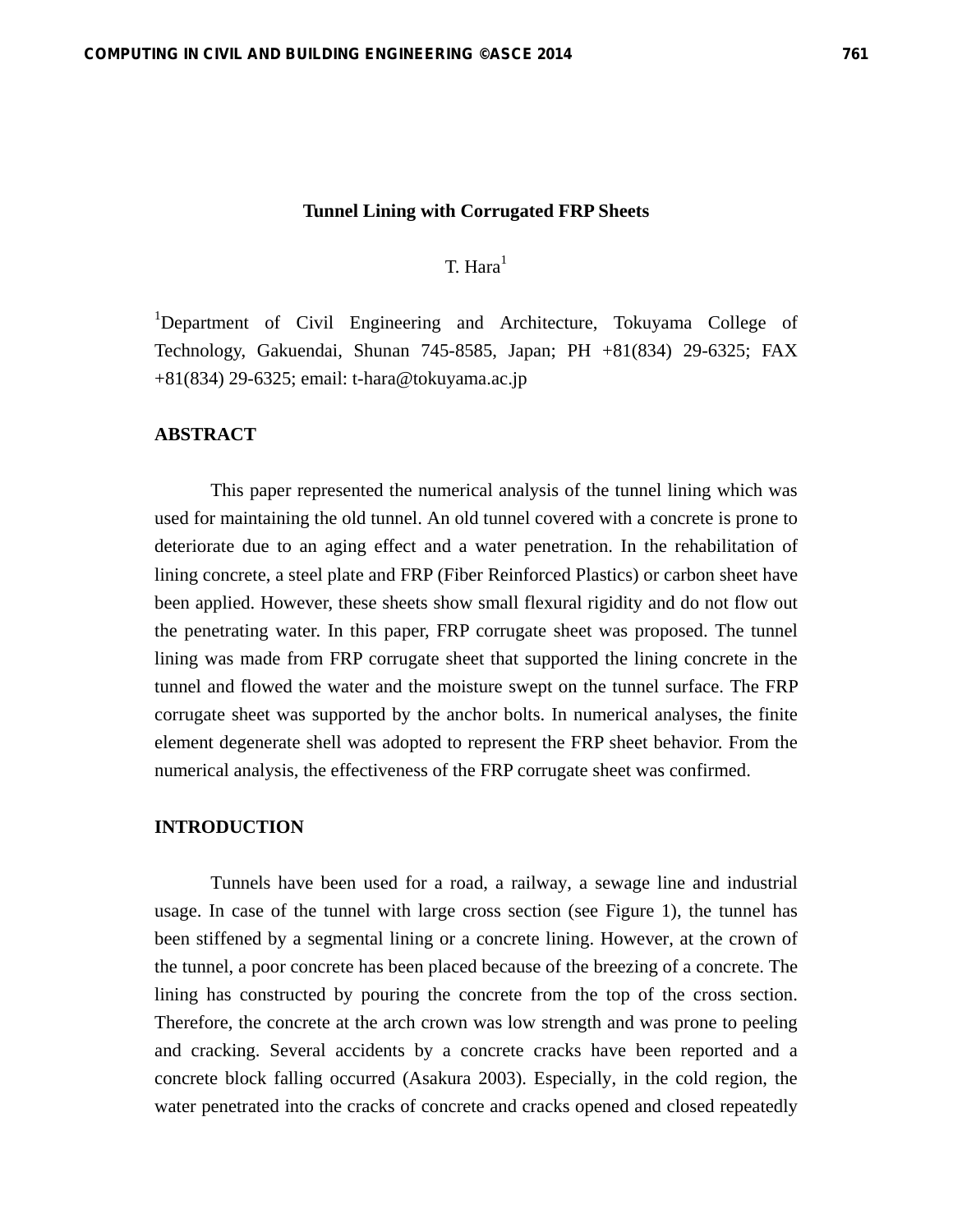due to the freezing and the melting the water. Therefore, to maintain such a concrete lining, the cover sheet should be placed inside the tunnel. The cover sheet has placed not only to support the falling concrete brocks but also to flow the moisture or the swept water.

This paper represented the numerical analysis of the tunnel lining used for maintaining the old tunnel. The tunnel lining was made from FRP (Fiber Reinforced Plastics) corrugate sheet that supported the lining concrete in the tunnel but also to flow the water or / and the moisture swept on the tunnel surface.



### **Figure1. Cross section of tunnel**

The FRP corrugate sheet was supported by the anchor bolts fixed on the rock. In numerical analyses, the finite element degenerate shell was adopted to represent the FRP behavior. The proposed FRP corrugate sheet was adopted and the distribute load equivalent to the concrete peeled from the tunnel lining was applied and the stresses of the FRP corrugate sheet, the tensile force of bolts and the deflection of FRP corrugate sheet were investigated.

## **NUMERICAL ANALYSIS**

**FRP corrugate sheet models and the design load.** Figure 1 shows the tunnel cross section. The radius is 5250mm. In this example, three FRP corrugate sheets are placed inside tunnel. Two types of FRP corrugate sheets are proposed.

**Table 1. Material properties** 

| Tensile Strength       | 150MPa     |
|------------------------|------------|
| <b>Elastic Mudulus</b> | $10.8$ GPa |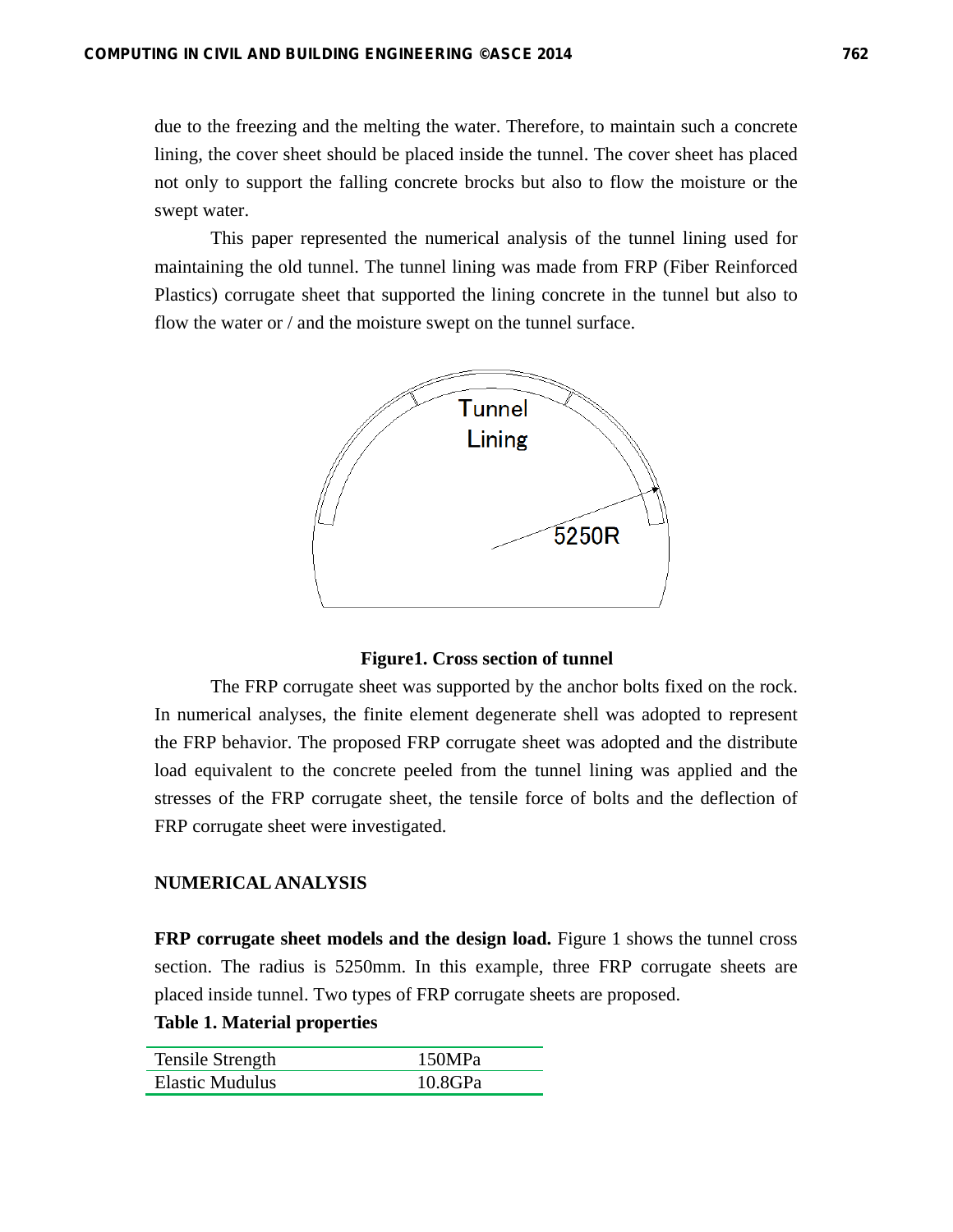One is the FRP corrugate sheet with 4 drains with equal pitch 225mm. This sheet has been used for a tunnel lining to flow out the surface water. The drain shows a half circle of 50mm radius (see Figure 2 (A)). The thickness is 3.3mm. The other is the same FRP corrugate sheet. But the FRP strip plates with 40mm width by 3.3mm thickness are patched on each plateau of FRP corrugate sheet (see Figure 2 (B)) to prevent the punching failure of the FRP corrugate sheet. In-situ hole in anchor bolt is placed on a tunnel lining. The anchor bolts connect between FRP corrugate sheet and the rock behind the concrete liner. Totally 5 bolts are placed in transverse direction.



**Figure 2. Proposed cross section of FRP corrugate sheet** 



**Figure 3. Dimensions of FRP corrugate sheet** 

In longitudinal direction, these bolts are placed in every 400mm distance from the center to the center. Therefore, totally 25 bolts are used (see Figure 3). The material properties were obtained from the tensile tests of FRP sheet and are shown in Table 1.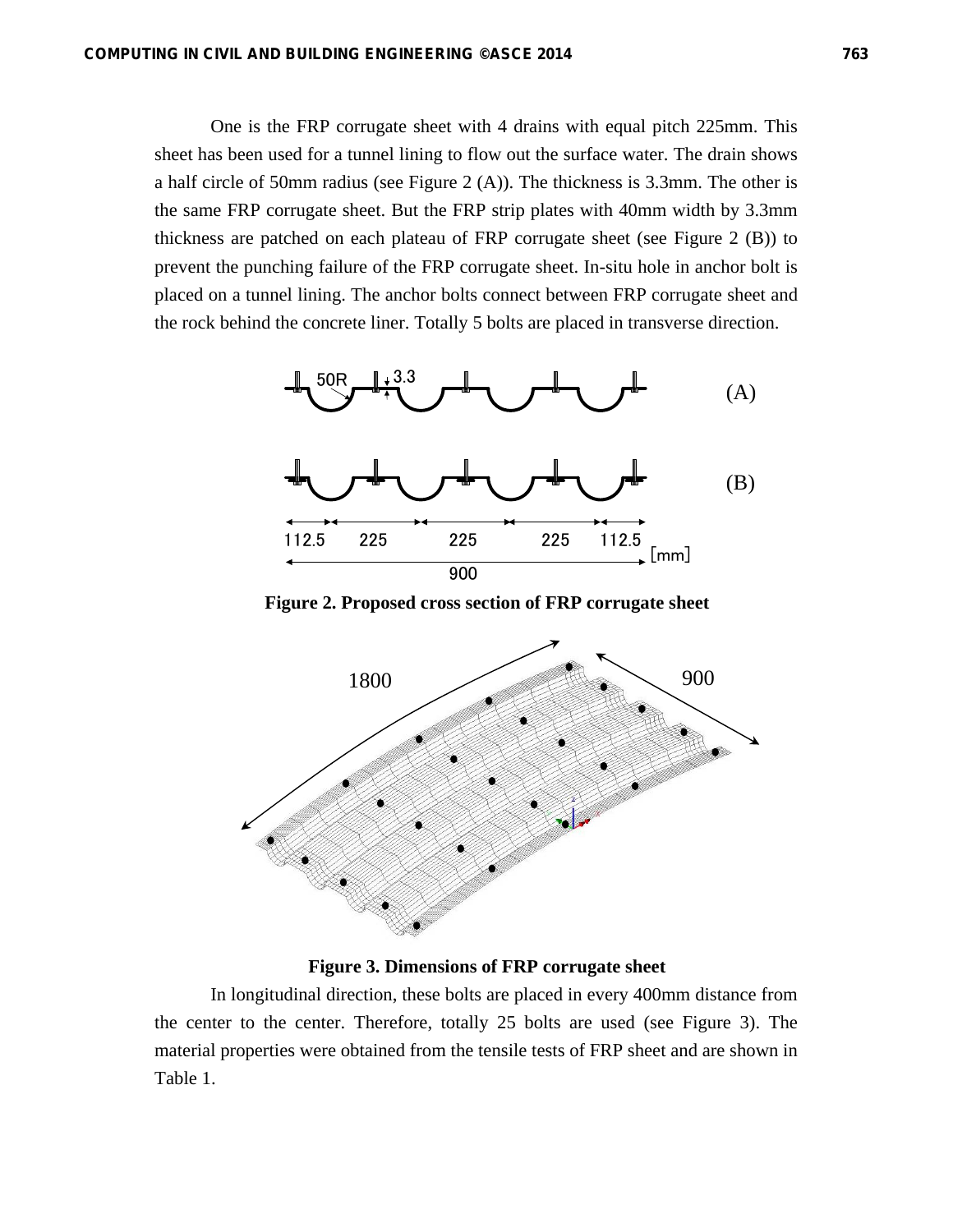The assumed design load is the distribute load equivalent to 300mm concrete cover. Loading is applied only the plateaus of the cross section shown in Figure 2 because the portion of the curved drain is not contact to the lining concrete.

**FEM Procedure.** In numerical analyses, Finite Element procedure based on the isoparametric degenerate shell representation is adopted (Hara 2009 and Hinton 1984). To simulate the nonlinear behavior, Green-Lagrange strain definition is adopted to represent the geometric nonlinearities and the elastic-plastic stress definitions are adopted considering material nonlinearities. Also, to represent the stress distribution of the shell through the thickness, the layered approach is adopted. The shell is divided into 10 layers. Displacement incremental scheme is adopted in the calculation of nonlinear equation to avoid the numerical instability. In FEM model, the FRP corrugate sheet is divided into 72 and 24 isoparametric 8 node quadratic elements in transverse and longitudinal directions, respectively (see Figure 3).

**Numerical results of FRP corrugate sheet under distribute load.** To investigate the performance of the FRP corrugate sheet, the corrugate sheet without stiffening strips as shown in Figure 2 (A) is analyzed. The corrugate sheet is supported at 25 points shown in Figure 3. The distributed load is applied gradually until the flexural tensile stress in the FRP corrugate sheet exceeds its tensile strength shown in Table 1. The maximum stress and the deflection under design load are shown in Table 2.



**Figure 4. FRP corrugate sheet (A) under distribute loading (stress) Table 2. Maximum stress and deformation under design load** 

|                        | FRP(A) | FRP(B) |
|------------------------|--------|--------|
| Max. stress (MPa)      | 2.80   | 1.05   |
| Max. displacement (mm) | 5.19   | 3.48   |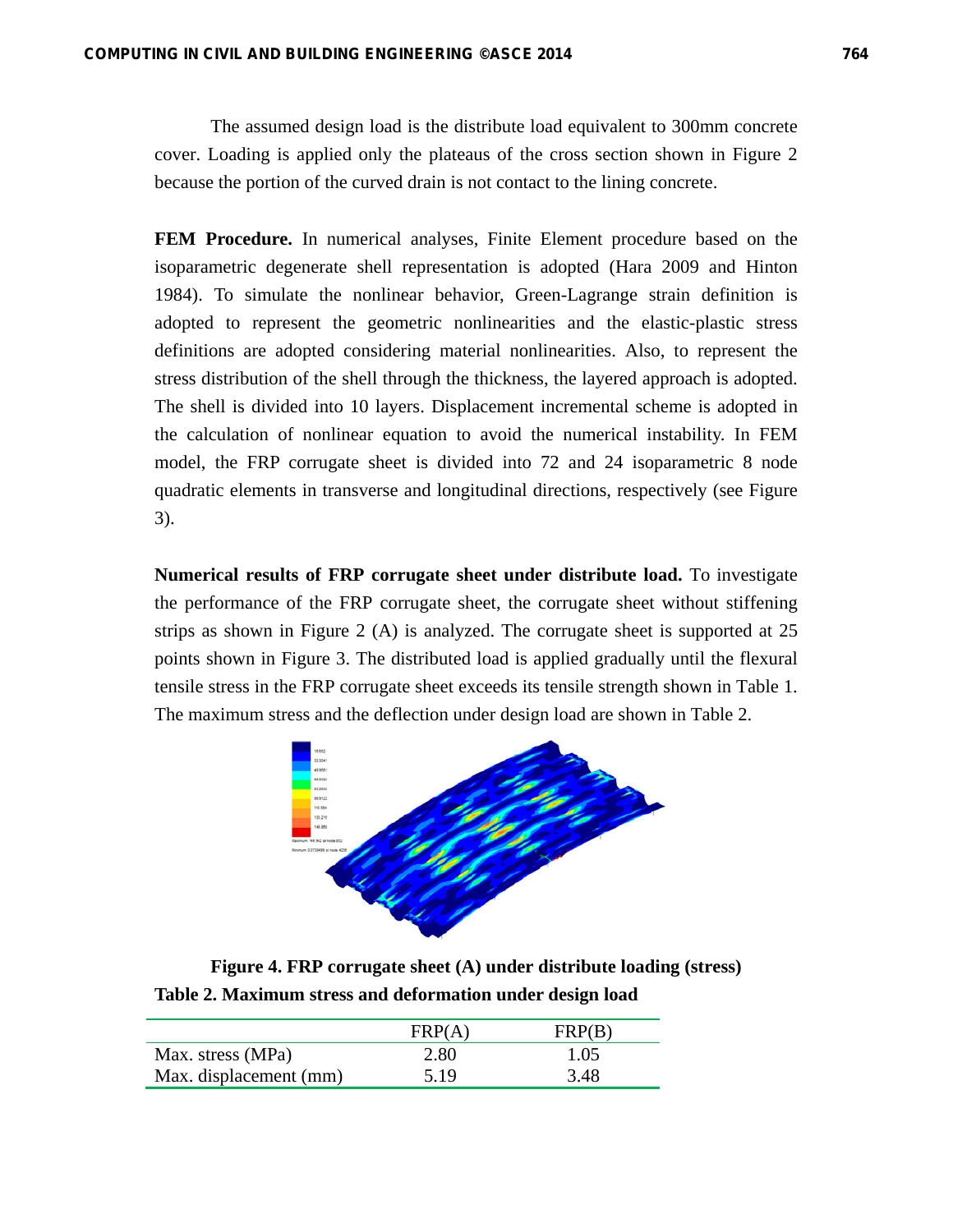

**Figure 5. FRP corrugate sheet (A) under distribute loading (deflection)**

Figure 4 shows the equivalent stress distribution on the FRP corrugate sheet when the stress in FRP exceeds the tensile strength. The load is 12.4 times of the design load. The stress concentration is arisen around the bolt hole. The maximum axial load applied to the connection volt is 3.644kN. Figure 5 shows the distribution of deflection. The maximum deflection is 192.7mm.



**Figure 6. FRP corrugate sheet (B) under distribute loading (stress)** 

| Type   | Max.Load<br>DesignLoad | Max. Displacement<br>(mm) | Max. Bolt Tension<br>(N) |
|--------|------------------------|---------------------------|--------------------------|
| FRP(A) | 12.4                   | 192.7                     | 3644                     |
| FRP(B) | 16.4                   | 22.2                      | 9569                     |

**Table 3. Comparison of FRP liners when FRP exceeds tensile strength** 

In FRP corrugate sheet (B), the maximum stress and the displacement under design load are also shown in Table 2. These are smaller than those of FRP sheet (A).

Figure 6 shows the stress distribution of FRP corrugate sheet when the stress exceeds their tensile strength. Comparing with the results of FRP corrugate sheet (A) (see Figure 4), the stresses around the bolt holes are distributed to the elements around it. Therefore, the strips placed at the plateau (see Figure 2) are effective. The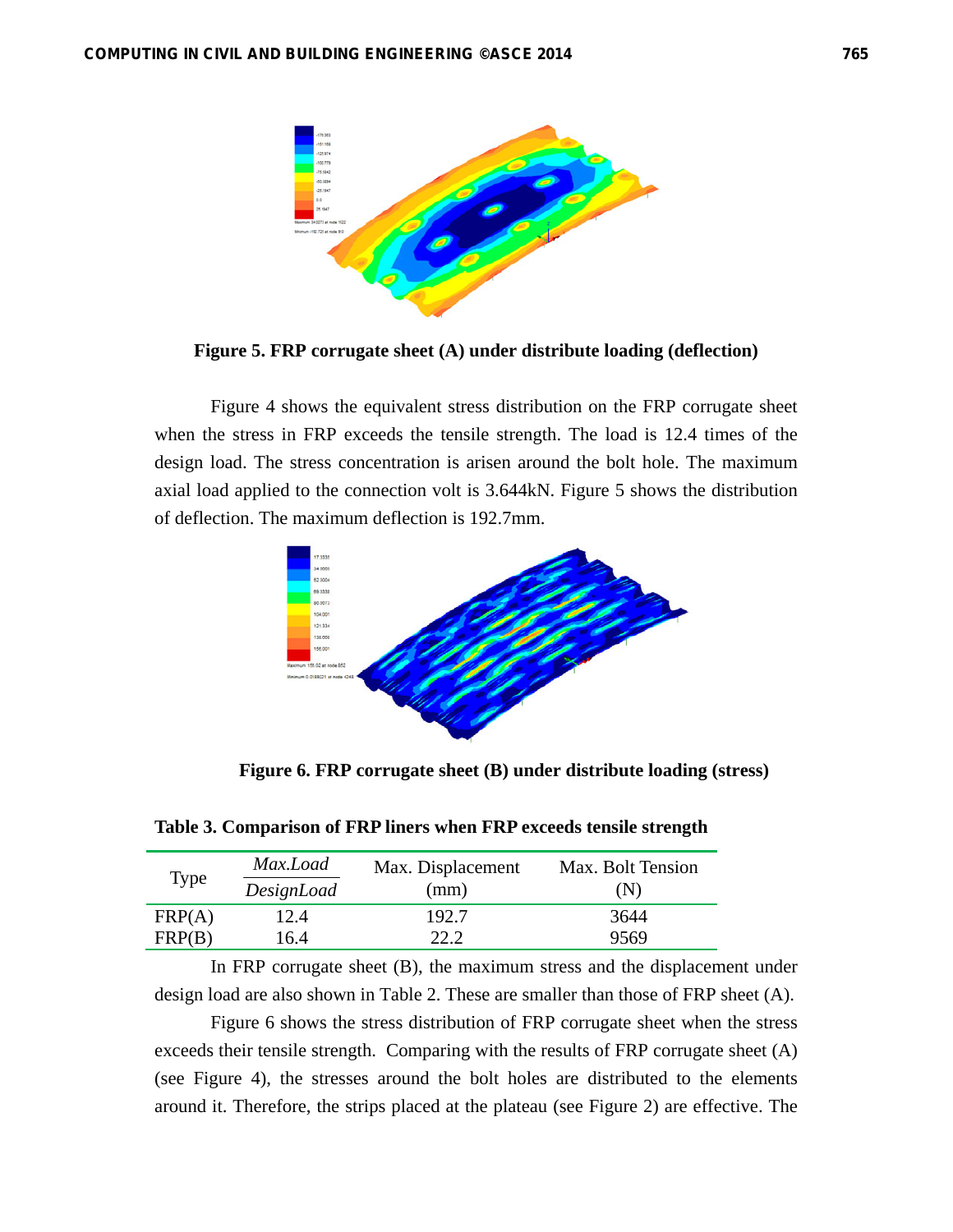maximum load is 16.4 times of the design load. The maximum tensile force in the connection bolt is also 9.569kN. The deformation pattern shows the same distribution as Figure 5. The maximum deformation is 22.2mm. Table 3 shows the comparison of the numerical results of two types of FRP liners. Both liners show the sufficient strength under the assumed design load. However, FRP (B) with stiffening strips represents the better performance concerning the deformation.

**Numerical results of FRP corrugate sheet under partially distribute load.**  Confirming the efficiency of the stiffening strips on the plateau of FRP sheet, FRP corrugate sheet under partially distributed load is investigated. From the report of the accidents of concrete falling in the tunnel, the 30mm-80mm concrete blocks dropped. Therefore, the partially distributed load shown in Figure 7 is applied. In numerical analyses, the effect of arranging of anchor bolts is considered. The drilling work of anchor bolts is laborious and is fairly costly. Three patterns of anchor bolt arrangement are shown in Figure 8. The maximum stress and the displacement under design load are shown in Table 4.



**Figure 7 Partially distributed load** 





|                        | Anchor $(a)$ | Anchor(b) | Anchor(c) |
|------------------------|--------------|-----------|-----------|
| Max. stress (MPa)      | 28.64        | 5.30      | 9.33      |
| Max. displacement (mm) | 28.47        | 9.46      | 9.98      |

Figure 9 shows the equivalent stress distribution on the FRP liner with the anchor pattern (a) when the stress in FRP exceeds the tensile strength. The maximum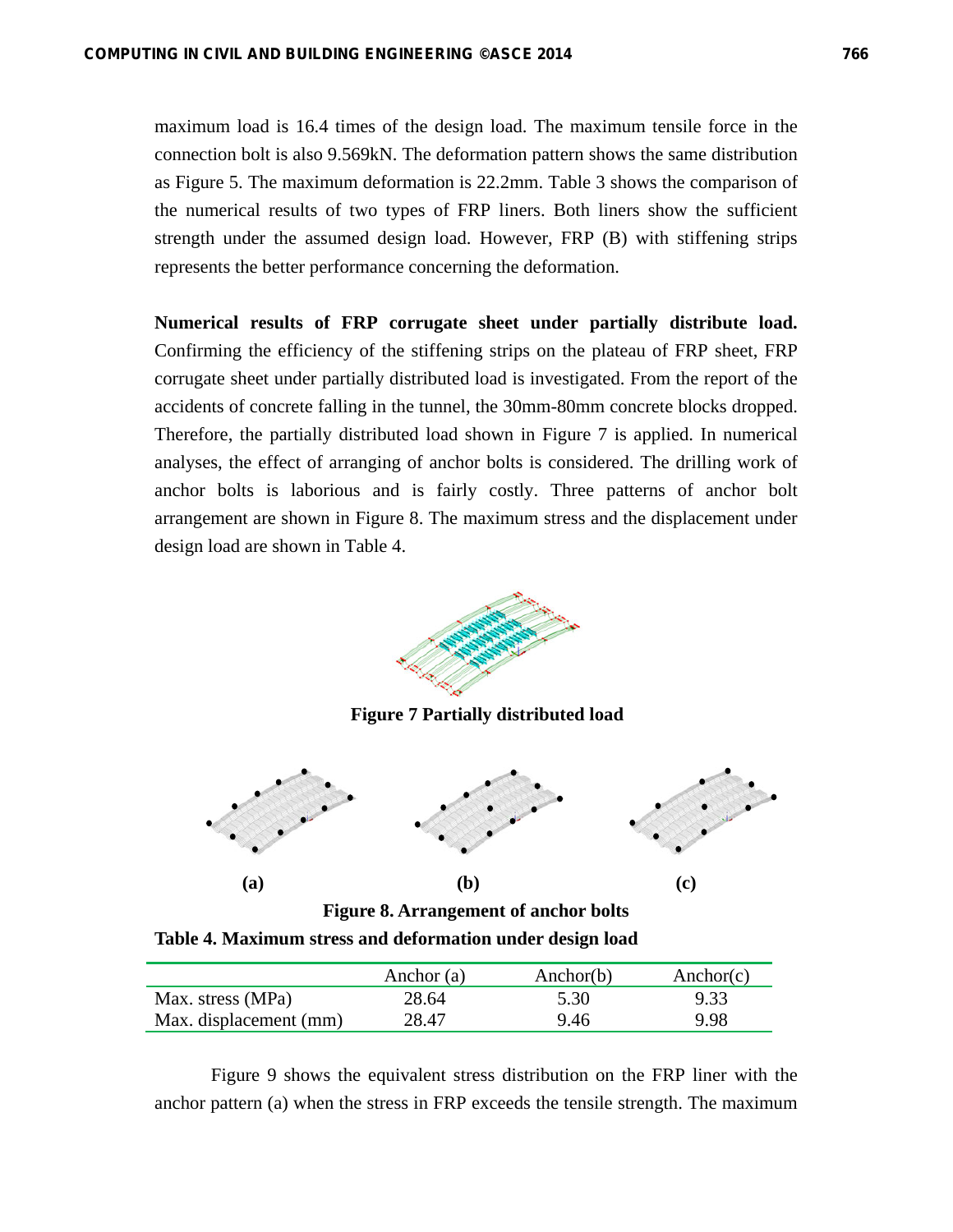load is 7.02 times of the design load. The equivalent stress distribution obtained from the anchor pattern (b) is also shown in Figure 10 when the 10.69times of the design load is applied. In case of anchor patterns (c), the stress under the 10.31 times of the design load shows almost the same as Figure 10.

Table 5 shows the numerical results among three types of anchoring pattern. All patterns show the sufficient strength under design load. Comparing with FRP (B) shown in Table 2, the deformations of all patterns show larger than FRP (B). However, the liners show the sufficient strength even small number of anchor bolts. Also, among them FRP (Bc) is suitable



**Figure 9. Stress distribution (anchor bolt (a))** 



**Figure 10. Stress distribution (anchor bolt (b)) Table 5. Comparison of FRP liners when FRP exceeds tensile strength** 

| Anchor<br>Pattern | Max.Load<br>DesignLoad | Max. Displacement<br>(mm) | Max. Bolt Tension<br>(N) |
|-------------------|------------------------|---------------------------|--------------------------|
| $FRP(B-a)$        | 7.02                   | 210.4                     | 8571                     |
| $FRP(B-b)$        | 10.69                  | 217.8                     | 12131                    |
| $FRP(B-c)$        | 10.31                  | 205.3                     | 12128                    |